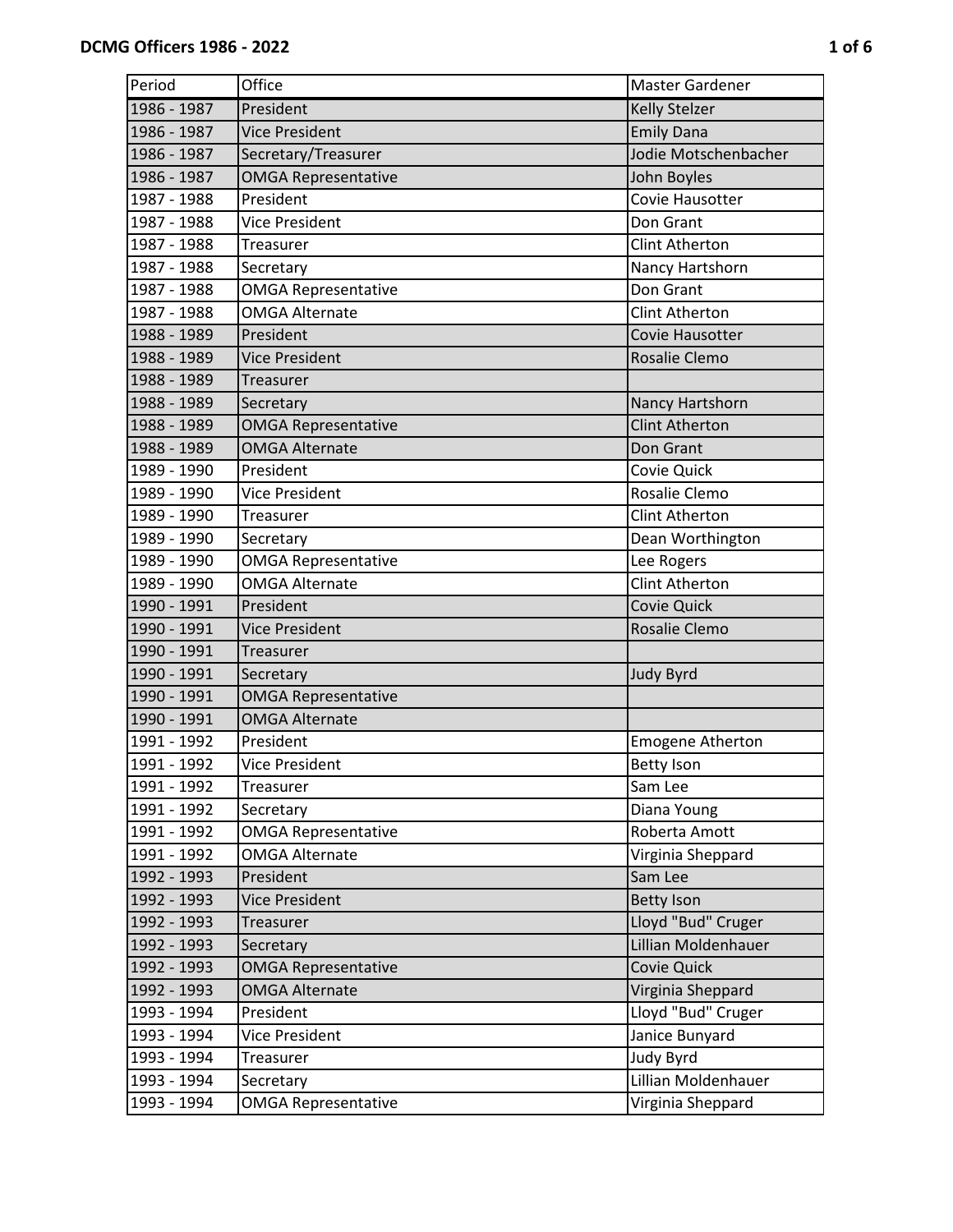| Period      | Office                     | Master Gardener        |
|-------------|----------------------------|------------------------|
| 1993 - 1994 | <b>OMGA Alternate</b>      | Cal Peterson           |
| 1994 - 1995 | President                  | Julie Stanbery         |
| 1994 - 1995 | <b>Vice President</b>      | Janice Bunyard         |
| 1994 - 1995 | Treasurer                  | <b>Judy Byrd</b>       |
| 1994 - 1995 | Secretary                  | <b>Stewart Avery</b>   |
| 1994 - 1995 | <b>OMGA Representative</b> | <b>Clint Atherton</b>  |
| 1994 - 1995 | <b>OMGA Alternate</b>      | Cal Peterson           |
| 1995 - 1996 | President                  | Julie Stanbery         |
| 1995 - 1996 | Vice President             | Karen Wilk             |
| 1995 - 1996 | Treasurer                  | <b>Obediah Davis</b>   |
| 1995 - 1996 | Secretary                  | Marjorie Orr           |
| 1995 - 1996 | <b>OMGA Representative</b> | Judy Byrd              |
| 1996 - 1997 | President                  | Jack Wright            |
| 1996 - 1997 | <b>Vice President</b>      | <b>Toby Hemenway</b>   |
| 1996 - 1997 | Treasurer                  | Roger Sawyer           |
| 1996 - 1997 | Secretary                  | <b>Mary Giddens</b>    |
| 1996 - 1997 | <b>OMGA Representative</b> | <b>Judy Byrd</b>       |
| 1996 - 1997 | <b>OMGA Alternate</b>      | <b>Betty Ison</b>      |
| 1997 - 1998 | President                  | Jack Wright            |
| 1997 - 1998 | Vice President             | Toby Hemenway          |
| 1997 - 1998 | Treasurer                  | <b>Dolores Simmons</b> |
| 1997 - 1998 | Secretary                  | <b>Betty Harwood</b>   |
| 1997 - 1998 | <b>OMGA Representative</b> | Sandra Beck            |
| 1997 - 1998 | <b>OMGA Alternate</b>      | Janice Bunyard         |
| 1998 - 1999 | President                  | Sandra Beck            |
| 1998 - 1999 | <b>Vice President</b>      | Sam Lee                |
| 1998 - 1999 | Treasurer                  | Roger Sawyer           |
| 1998 - 1999 | Secretary                  | Kathy Shayler          |
| 1998 - 1999 | <b>OMGA Representative</b> | <b>Julie Stanbery</b>  |
| 1998 - 1999 | <b>OMGA Alternate</b>      | Diana Young            |
| 1999 - 2000 | President                  | Sandra Beck            |
| 1999 - 2000 | Vice President             | Paul Libby             |
| 1999 - 2000 | Treasurer                  | Chuck Aiello           |
| 1999 - 2000 | Secretary                  | Barbara Christian      |
| 1999 - 2000 | <b>OMGA Representative</b> | <b>Judy Dake</b>       |
| 1999 - 2000 | <b>OMGA Alternate</b>      | Diana Young            |
| 2000 - 2001 | President                  | Kathy Shayler          |
| 2000 - 2001 | 1st Vice President         | Paul Libby             |
| 2000 - 2001 | 2nd Vice President         | Lillian Lockwood       |
| 2000 - 2001 | Treasurer                  | <b>Chuck Aiello</b>    |
| 2000 - 2001 | Secretary                  | Koleta Wells           |
| 2000 - 2001 | <b>OMGA Representative</b> | <b>Judy Dake</b>       |
| 2000 - 2001 | <b>OMGA Alternate</b>      | Diana Young            |
| 2001 - 2002 | President                  | Kathy Shayler          |
| 2001 - 2002 | 1st Vice President         | Patricia Gilbert       |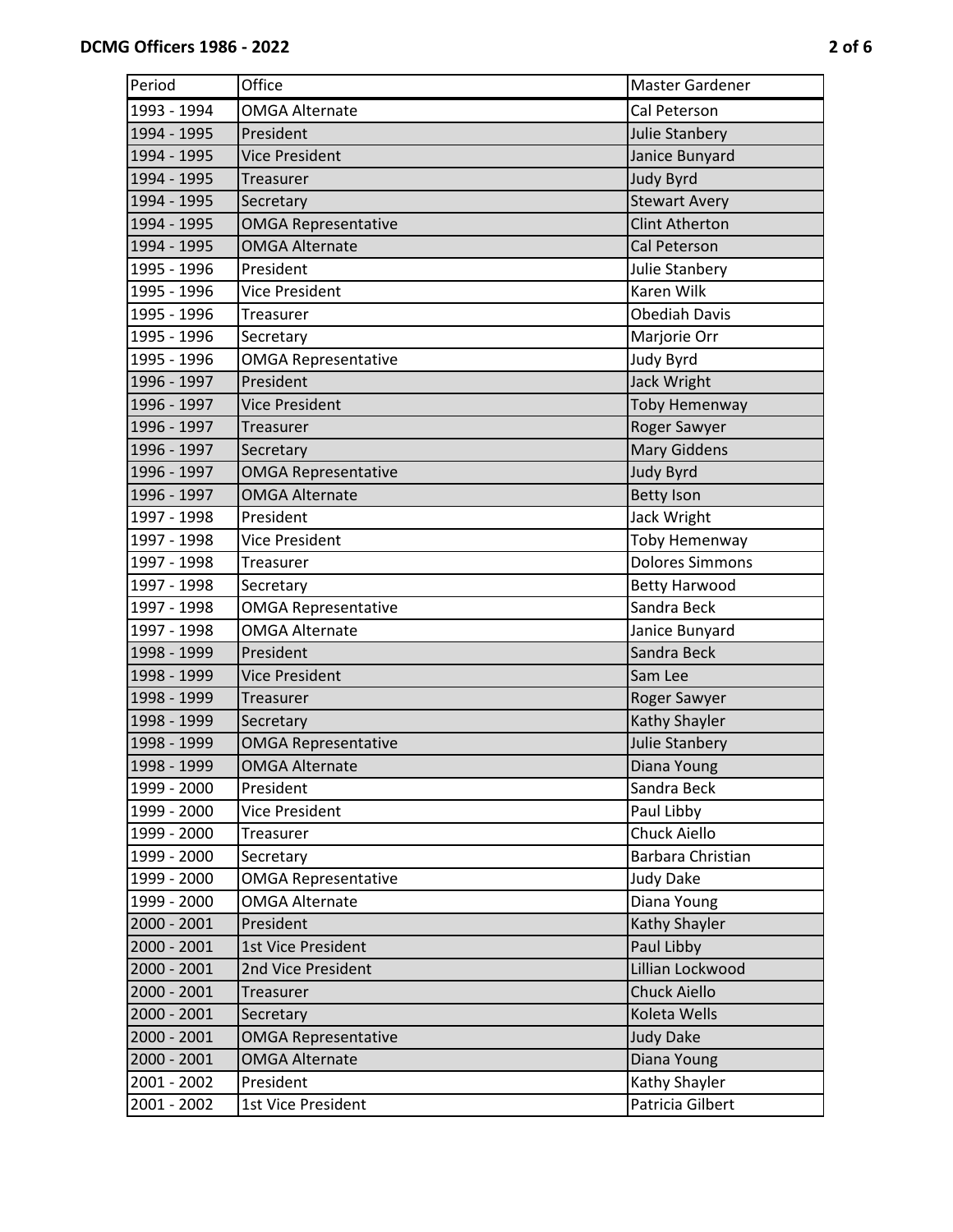| Period        | Office                     | Master Gardener           |
|---------------|----------------------------|---------------------------|
| 2001 - 2002   | 2nd Vice President         | Lillian Lockwood          |
| 2001 - 2002   | Treasurer                  | Pat Vaughn                |
| 2001 - 2002   | Secretary                  | Koleta Wells              |
| 2001 - 2002   | <b>OMGA Representative</b> | Chuck Aiello              |
| 2001 - 2002   | <b>OMGA Alternate</b>      | Roger Sawyer              |
| 2002 - 2003   | President                  | Roger Sawyer              |
| 2002 - 2003   | 1st Vice President         | <b>Patricia Gilbert</b>   |
| 2002 - 2003   | 2nd Vice President         | Lillian Lockwood          |
| 2002 - 2003   | Treasurer                  | Pat Vaughn                |
| 2002 - 2003   | Secretary                  | Marjorie Orr              |
| 2002 - 2003   | <b>OMGA Representative</b> | <b>Chuck Aiello</b>       |
| 2002 - 2003   | <b>OMGA Alternate</b>      | <b>Bill Maule</b>         |
| 2003 - 2004   | President                  | Roger Sawyer              |
| 2003 - 2004   | 1st Vice President         | Leo Grass                 |
| 2003 - 2004   | 2nd Vice President (Co-)   | Mildred Gum               |
| 2003 - 2004   | 2nd Vice President (Co-)   | Sylvia Mallory            |
| 2003 - 2004   | Treasurer                  | Judy Huntley              |
| 2003 - 2004   | Secretary                  | Jeanne Eddy               |
| 2003 - 2004   | <b>OMGA Representative</b> | Diane Aiello              |
| 2003 - 2004   | <b>OMGA Alternate</b>      | <b>Bill Maule</b>         |
| 2004 - 2005   | President                  | <b>Chuck Aiello</b>       |
| $2004 - 2005$ | 1st Vice President         | Leo Grass                 |
| 2004 - 2005   | 2nd Vice President (Co-)   | Mildred Gum               |
| 2004 - 2005   | 2nd Vice President (Co-)   | Sylvia Mallory            |
| 2004 - 2005   | Treasurer                  | <b>Judy Huntley</b>       |
| 2004 - 2005   | Secretary                  | Sheila Lund               |
| 2004 - 2005   | <b>OMGA Representative</b> | <b>Irene Thomason</b>     |
| 2004 - 2005   | <b>OMGA Alternate</b>      | Patricia Gilbert          |
| 2005 - 2006   | President                  | Chuck Aiello              |
| 2005 - 2006   | 1st Vice President         | Lee Triebel               |
| 2005 - 2006   | 2nd Vice President (Co-)   | Ray Link                  |
| 2005 - 2006   | 2nd Vice President (Co-)   | Carolyn Link              |
| 2005 - 2006   | Treasurer                  | <b>Judy Huntley</b>       |
| 2005 - 2006   | Secretary                  | Sheila Lund               |
| 2005 - 2006   | <b>OMGA Representative</b> | Irene Thomason            |
| 2005 - 2006   | <b>OMGA Alternate</b>      | <b>Barbara MacPherson</b> |
| 2006 - 2007   | President                  | <b>Elaine Moriarty</b>    |
| 2006 - 2007   | 1st Vice President         | <b>Judy Huntley</b>       |
| 2006 - 2007   | 2nd Vice President         | <b>Barbara Leeb</b>       |
| 2006 - 2007   | Treasurer                  | Debbie Fenzl              |
| 2006 - 2007   | Secretary                  | Karolyn Riecks            |
| 2006 - 2007   | Membership                 | Diane Aiello              |
| 2006 - 2007   | <b>OMGA Representative</b> | Larry Sutton              |
| 2006 - 2007   | <b>OMGA Alternate</b>      | <b>Barbara MacPherson</b> |
| 2007 - 2008   | President                  | <b>Elaine Moriarty</b>    |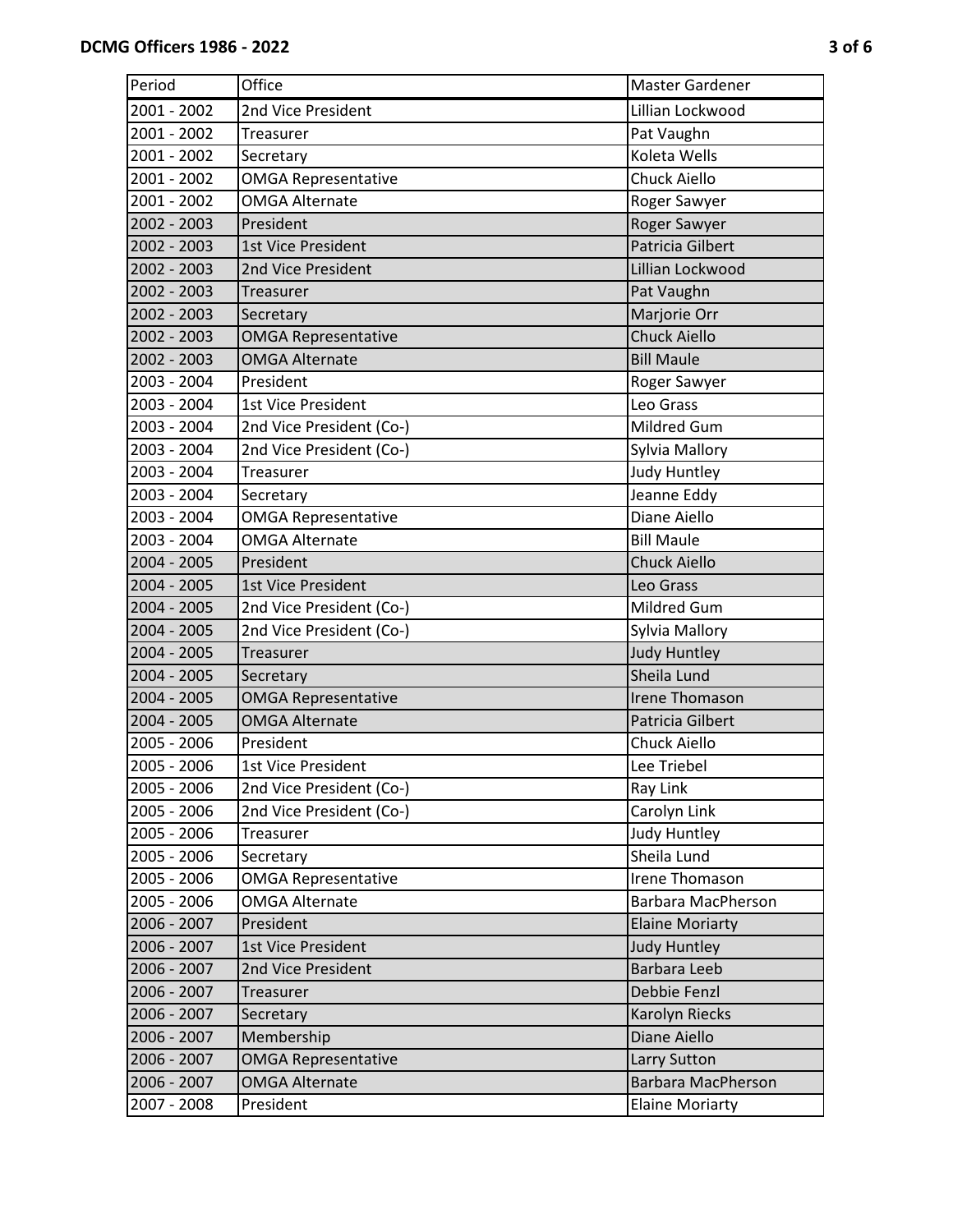| Period      | Office                     | Master Gardener           |
|-------------|----------------------------|---------------------------|
| 2007 - 2008 | <b>Vice President</b>      | <b>William Howitt</b>     |
| 2007 - 2008 | Treasurer                  | Debbie Fenzl              |
| 2007 - 2008 | Secretary                  | Karolyn Riecks            |
| 2007 - 2008 | Membership                 | Diane Aiello              |
| 2007 - 2008 | OMGA Representative        | Larry Sutton              |
| 2007 - 2008 | <b>OMGA Alternate</b>      | <b>Barbara MacPherson</b> |
| 2008 - 2009 | President                  | <b>Elaine Moriarty</b>    |
| 2008 - 2009 | <b>Vice President</b>      | Roger Sawyer              |
| 2008 - 2009 | Treasurer                  | <b>Karolyn Riecks</b>     |
| 2008 - 2009 | Secretary                  | <b>Maureen Benice</b>     |
| 2008 - 2009 | Membership                 | <b>Mik Carlson</b>        |
| 2008 - 2009 | <b>OMGA Representative</b> | Carolyn Register          |
| 2008 - 2009 | <b>OMGA Alternate</b>      | Larry Sutton              |
| 2009 - 2010 | President                  | <b>Judy Huntley</b>       |
| 2009 - 2010 | <b>Vice President</b>      | Liz Zamba                 |
| 2009 - 2010 | Treasurer                  | Karolyn Riecks            |
| 2009 - 2010 | Secretary                  | Maureen Benice            |
| 2009 - 2010 | Membership                 | Mik Carlson               |
| 2009 - 2010 | <b>OMGA Representative</b> | Carolyn Register          |
| 2009 - 2010 | <b>OMGA Alternate</b>      | Robyn Thompson            |
| 2009 - 2010 | Past President             | <b>Elaine Moriarty</b>    |
| 2010 - 2011 | President                  | <b>Judy Huntley</b>       |
| 2010 - 2011 | <b>Vice President</b>      | Leo Grass                 |
| 2010 - 2011 | Treasurer                  | Toni Rudolph              |
| 2010 - 2011 | Secretary                  | Debbie Hesseltine         |
| 2010 - 2011 | Membership                 | Barbara Robinson          |
| 2010 - 2011 | <b>OMGA Representative</b> | <b>Maureen Benice</b>     |
| 2010 - 2011 | <b>OMGA Alternate</b>      | Debbie Haynes             |
| 2010 - 2011 | <b>Past President</b>      |                           |
| 2011 - 2012 | President                  | Larry Sutton              |
| 2011 - 2012 | Vice President             | Barbara Robinson          |
| 2011 - 2012 | Treasurer                  | Toni Rudolph              |
| 2011 - 2012 | Secretary                  | Debbie Hesseltine         |
| 2011 - 2012 | Membership                 | Cindy Rich                |
| 2011 - 2012 | <b>OMGA Representative</b> | Debbie Haynes             |
| 2011 - 2012 | <b>OMGA Alternate</b>      | Maureen Benice            |
| 2011 - 2012 | Past President             | Judy Huntley              |
| 2012 - 2013 | President                  | Larry Sutton              |
| 2012 - 2013 | Vice President             | <b>Fred Alley</b>         |
| 2012 - 2013 | Treasurer                  | Toni Rudolph              |
| 2012 - 2013 | Secretary                  | Jen Bailey                |
| 2012 - 2013 | Membership                 | Vicki McAlister           |
| 2012 - 2013 | <b>OMGA Representative</b> | <b>Rosemary Brinkley</b>  |
| 2012 - 2013 | <b>OMGA Alternate</b>      | Michelle Harding-Olson    |
| 2012 - 2013 | Past President             | Judy Huntley              |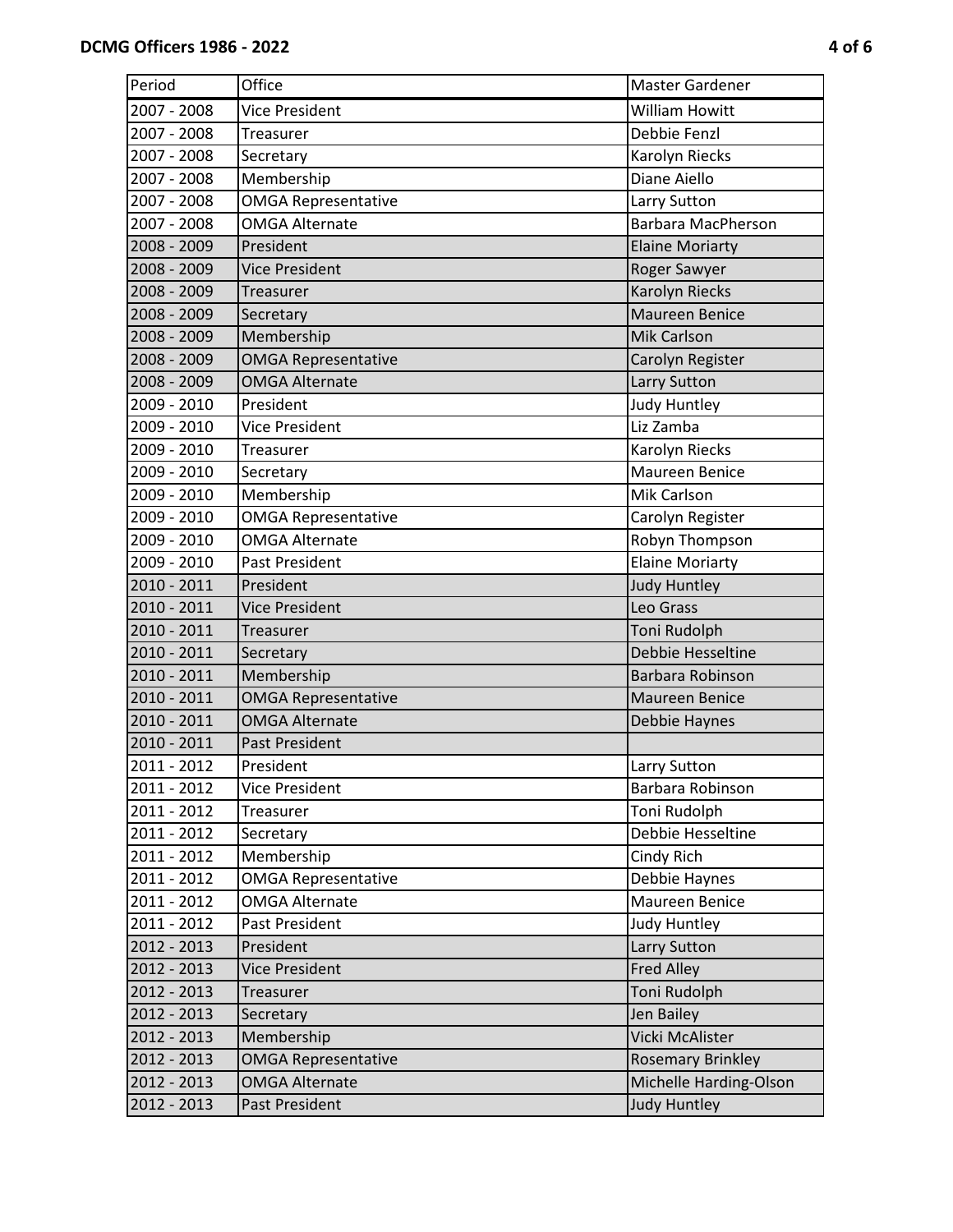| Period      | Office                          | Master Gardener          |
|-------------|---------------------------------|--------------------------|
| 2013 - 2014 | President                       | <b>Fred Alley</b>        |
| 2013 - 2014 | President                       | Michelle Harding-Olson   |
| 2013 - 2014 | <b>Vice President</b>           | <b>Fred Alley</b>        |
| 2013 - 2014 | Treasurer                       | Vicki McAlister          |
| 2013 - 2014 | Secretary                       | Janet Parkerson          |
| 2013 - 2014 | Membership                      | <b>Ruth Stafford</b>     |
| 2013 - 2014 | <b>OMGA Representative</b>      | <b>Rosemary Brinkley</b> |
| 2013 - 2014 | <b>OMGA Alternate</b>           |                          |
| 2013 - 2014 | Past President                  | Larry Sutton             |
| 2014 - 2015 | President                       | <b>Chris Rusch</b>       |
| 2014 - 2015 | <b>Vice President</b>           | <b>Fred Alley</b>        |
| 2014 - 2015 | Secretary                       | <b>Barbara Robinson</b>  |
| 2014 - 2015 | Treasurer                       | Vicki McAlister          |
| 2014 - 2015 | <b>Membership Director</b>      | <b>Denise Fennell</b>    |
| 2014 - 2015 | <b>OMGA Representative</b>      | <b>Rosemary Brinkley</b> |
| 2014 - 2015 | Alternative OMGA Representative | Anne Bacon               |
| 2014 - 2015 | <b>Past President</b>           | Larry Sutton             |
| 2015 - 2016 | President                       | Chris Rusch              |
| 2015 - 2016 | <b>Vice President</b>           | Fred Alley               |
| 2015 - 2016 | Secretary                       | Barbara Robinson         |
| 2015 - 2016 | Treasurer                       | <b>Patrice Sipos</b>     |
| 2015 - 2016 | <b>Membership Director</b>      | <b>Denise Fennell</b>    |
| 2015 - 2016 | <b>OMGA Representative</b>      | Anne Bacon               |
| 2015 - 2016 | Alternative OMGA Representative | Nancy Fuller             |
| 2015 - 2016 | Past President                  | Larry Sutton             |
| 2016 - 2017 | President                       | <b>Chris Rusch</b>       |
| 2016 - 2017 | <b>Vice President</b>           | Anne Bacon               |
| 2016 - 2017 | Secretary                       | Barbara Robinson         |
| 2016 - 2017 | Treasurer                       | <b>Patrice Sipos</b>     |
| 2016 - 2017 | <b>Membership Director</b>      | Diana Circle             |
| 2016 - 2017 | <b>OMGA Representative</b>      | Nancy Fuller             |
| 2016 - 2017 | Alternative OMGA Representative | Kish Doyle               |
| 2016 - 2017 | <b>Past President</b>           | Larry Sutton             |
| 2017 - 2018 | President                       | Chris Rusch              |
| 2017 - 2018 | Vice President                  | Anne Bacon               |
| 2017 - 2018 | Treasurer                       | <b>Patrice Sipos</b>     |
| 2017 - 2018 | Secretary                       | <b>Sharon Bordeaux</b>   |
| 2017 - 2018 | Membership                      | Diana Circle             |
| 2017 - 2018 | <b>OMGA Representative</b>      | Nancy Fuller             |
| 2017 - 2018 | <b>OMGA Alternate</b>           | Kish Doyle               |
| 2017 - 2018 | Past President                  | <b>Judy Huntley</b>      |
| 2018 - 2019 | President                       | <b>Nancy Fuller</b>      |
| 2018 - 2019 | <b>Vice President</b>           | <b>Vicki Barrett</b>     |
| 2018 - 2019 | Treasurer                       | Toni Rudolph             |
| 2018 - 2019 | Secretary                       | <b>Sharon Bordeaux</b>   |